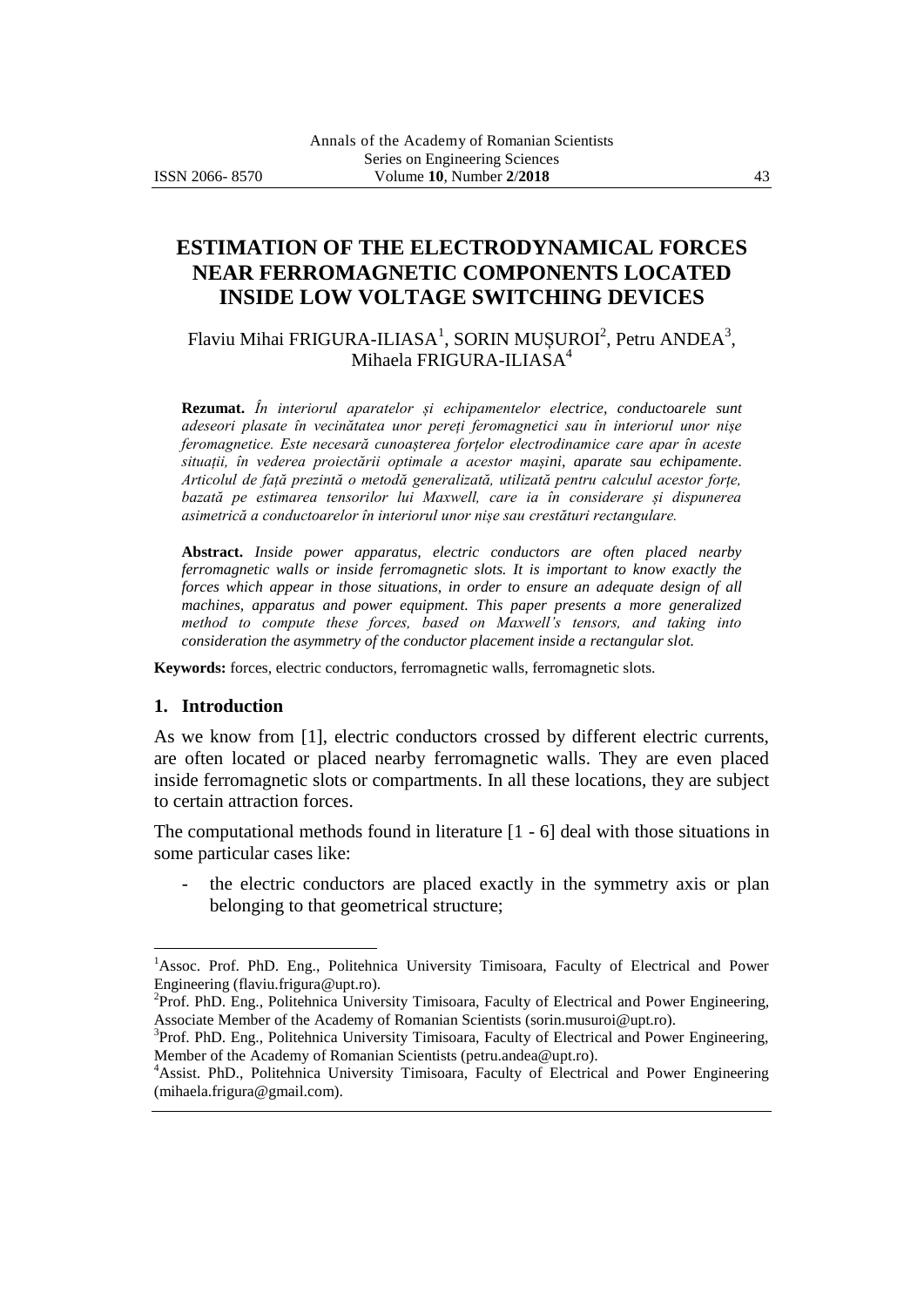- the length of the ferromagnetic wall is considered as infinite;
- the ferromagnetic slots are rectangular or triangular ones only;

This paper presents a more general case, where the electric conductor is placed asymmetrically between two finite length ferromagnetic walls or in such a ferromagnetic slot.

#### **2. Electric Conductor Placed in the Symmetry Axis of a Ferromagnetic Slot**

We consider an electrical conductor crossed by a certain current, "i". First, it is placed in a rectangular ferromagnetic slot. The geometrical dimensions are those represented in Figure 1 a, b.



**Fig. 1.** Electric conductor placed close to a massive ferromagnetic piece, as described: **a.** Ferromagnetic wall; **b.** Ferromagnetic slot.

By applying the generalized forces theorems for a specific case when the conductor is placed symmetrically inside the slot and the exterior walls are extended up to infinite  $(h_1 = h_2 = \infty)$ , we will obtain the relation for the F force which tries to push the conductor to the ferromagnetic wall [1], as shown in Fig.1b.

$$
F = \left(\frac{\partial W_m}{\partial x}\right)_{i=ct.} = \frac{\mu_0}{2} \cdot \frac{\ell}{\delta} \cdot i^2
$$
 (1)

where  $W_m$  is the magnetic energy.

Next, we consider that the length of the upper and lower ends of that slot are finite, considered as *h<sup>1</sup>* and *h2*.

When we use the Maxwell Tensors Method for computing the same force, taking into consideration the magnetic induction *B*, we will obtain this relation:

$$
F = F_1 + F_2 = \frac{\mu_0 \cdot \ell}{2 \cdot \delta} \cdot i^2 \cdot \left( \frac{h_1}{2 \cdot h_1 + \delta} + \frac{h_2}{2 \cdot h_2 + \delta} \right)
$$
 (2)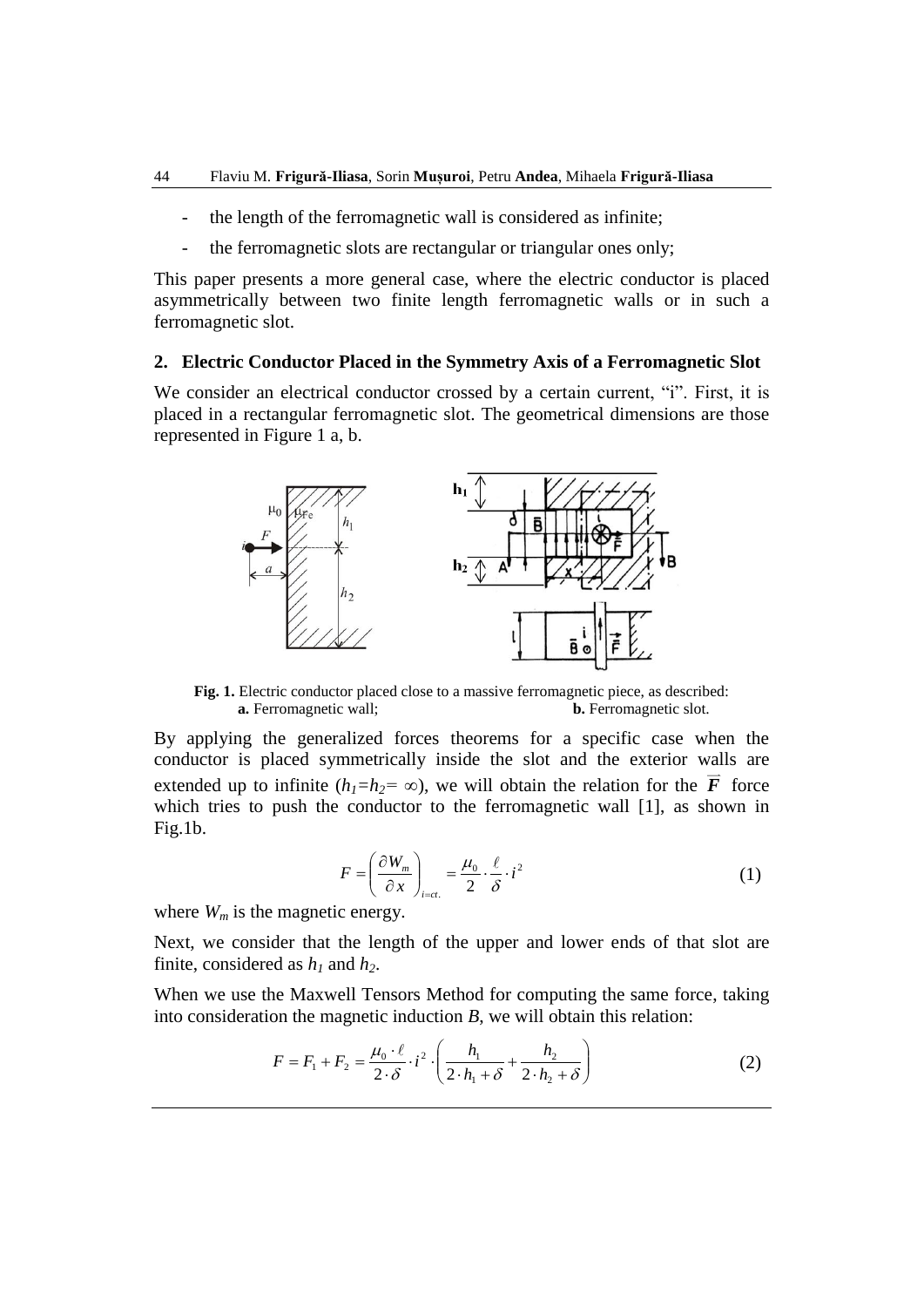In Fig. 1a. the conductor is placed close to a ferromagnetic wall. By using the electrical image method, we obtained a relation for the specific attraction force:

$$
f_{\infty} = \frac{F}{l} = \frac{\mu_0}{4 \cdot \pi \cdot a} \cdot i^2
$$
 (3)

where *l* is the length of the conductor and the heights  $h_1$  and  $h_2$  are extended to infinite.

When  $h_1$  and  $h_2$  are finite, (3) becomes:

$$
f = f_{\infty} \cdot \varphi_{h1} \cdot \varphi_{h2} \tag{4}
$$

where  $\varphi_{h1}$  and  $\varphi_{h2}$  are shape coefficients which took into consideration the heights  $h_1$  and  $h_2$ . They are given by:

$$
\varphi_{h1} = \frac{\pi \cdot h_1 - 2 \cdot a}{\pi \cdot h_1 + 2 \cdot a} \tag{5}
$$

And:

$$
\varphi_{h2} = \left( 1 + \frac{2 \cdot \pi \cdot a}{\pi \cdot h_1 - 2 \cdot a} \cdot \frac{h_2 - h_1}{\frac{3 \cdot \pi}{2} \cdot h_2 + 2 \cdot a - \frac{\pi}{2} \cdot h_1} \right) \tag{6}
$$

All relations starting from (1) up to (6) are particular cases, where the conductor is placed close to a ferromagnetic wall.

### **3. Electric Conductor Asymmetrically Placed between Two Ferromagnetic Walls**

We also consider an electrical conductor crossed by a certain current, "i". It is asymmetrically placed between two ferromagnetic walls A and B, as shown in Fig. 2.



**Fig. 2.** Electric conductor placed between two ferromagnetic walls.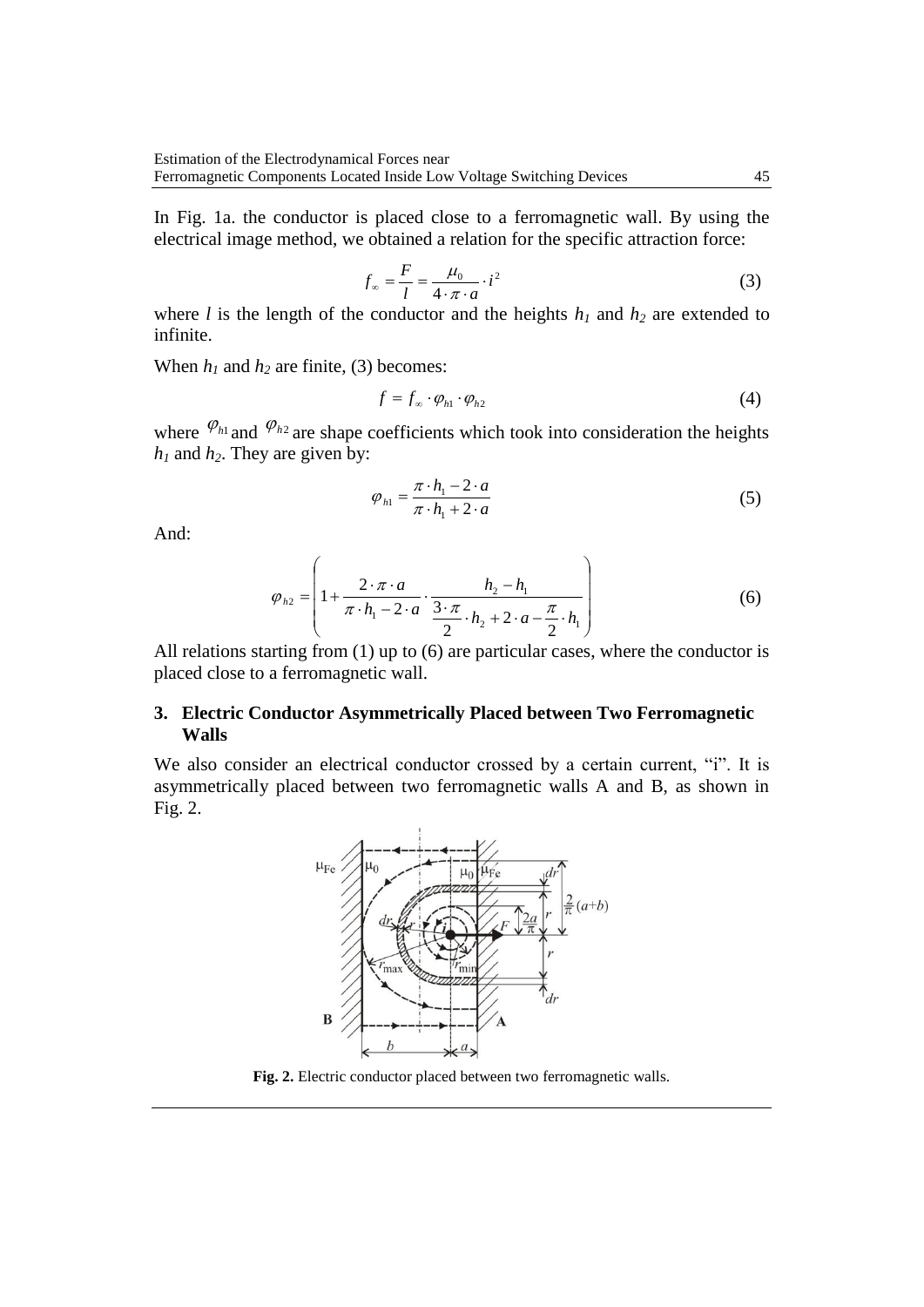We appreciate that with the right approximation the magnetic lines are closing according to Fig. 2. The two walls are extended up to the infinite. The length of an ordinary field line, starting from A, continuing in the air, which does not reach the wall B (shape  $\Gamma$  on Fig. 2) is given by:

$$
l_{\Gamma} = 2 \cdot a + \pi \cdot r \tag{7}
$$

By applying the magnetic circuit law for the closed loop Γ, we will obtain the magnetic field's intensity  $H_m$  as well as the magnetic field's induction  $B_M$ , normal in point M, on the A surface:

$$
B_M = \mu_0 \cdot H_M = \frac{\mu_0}{\pi \cdot r + 2 \cdot a} \cdot i \tag{8}
$$

Consequently, the Maxwell tensor around point M, normal on A is [1]:

$$
f_M = \frac{\mu_0}{2} \cdot \frac{i^2}{(\pi \cdot r + 2 \cdot a)}\tag{9}
$$

The force applied by the ferromagnetic wall on the electric conductor is the sum of all Maxwell tensors generated by that field lines starting on wall A and not reaching wall B. The minimum radius *rmin* of a field line reaching wall A is:

$$
\pi \cdot r_{\min} = 2 \cdot a \tag{10}
$$

And the maximum radius of a field line which does not reach wall B, *rmax*, is satisfying the next relation:

$$
\pi \cdot r_{\text{max}} = 2 \cdot (a+b) \tag{11}
$$

We consider an elementary surface  $dS_A$ , on wall A, given by:

$$
dS_A = l \cdot dr \tag{12}
$$

The integration limits are from  $r_{min}$  up to  $r_{max}$ . Taking into consideration the conditions established by (10) and (11), the *F* force could be written as:

$$
F = 2 \cdot \int_{r \min}^{r \max} f_m dS_a = \int_{\frac{2a}{\pi}}^{\frac{2(a+b)}{\pi}} \frac{\mu_0 \cdot l}{2} \cdot i^2 \cdot \frac{dr}{(\pi \cdot r + 2 \cdot a)^2}
$$
(13)

After computing the integral, we will obtain:

$$
F = \frac{\mu_0 \cdot i^2 \cdot l}{4 \cdot \pi \cdot a} \cdot \frac{b - a}{b + a} \tag{14}
$$

And the specific attraction force:

$$
f = \frac{F}{l} = \frac{\mu_0 \cdot i^2}{4 \cdot \pi \cdot a} \cdot \frac{b - a}{b + a} = f_\infty \cdot \varphi_{ab} \tag{15}
$$

where:

$$
\varphi_{ab} = \frac{b-a}{b+a} \tag{16}
$$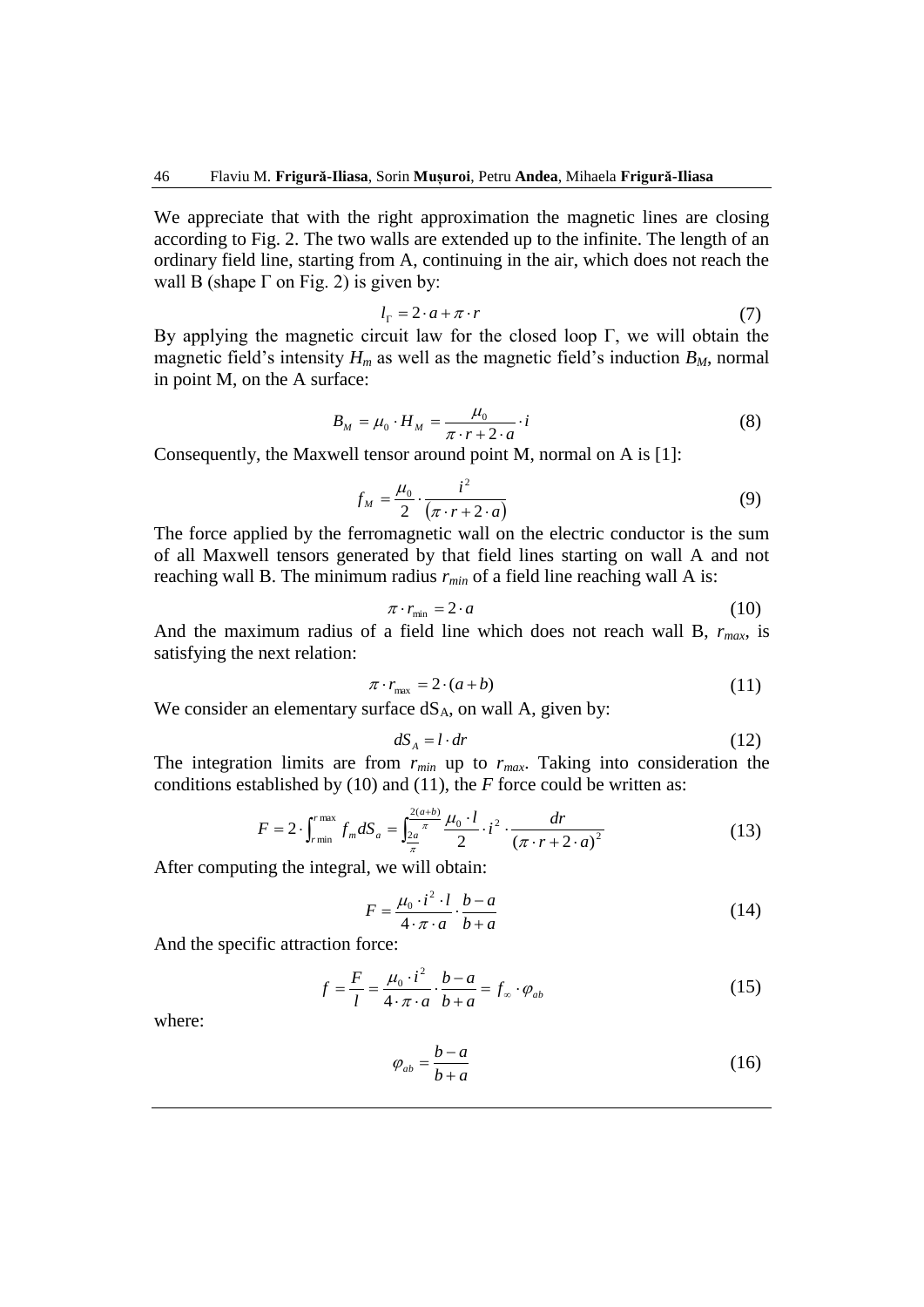and  $f_{\infty}$  is given by the same relation (3).

Relations (14) and (15) allow us to make some significant observations:

- We observe that the presence of a second infinite ferromagnetic wall, called B in this case, diminishes the attraction force applied on the conductor by the ferromagnetic wall A, with a diminution coefficient  $\varphi_{ab}$ given by relation (16).
- If the conductor is placed symmetrically  $(a = b)$ , then the attraction force becomes zero, which is logical, because the attraction forces applied by both walls are cancelling each other.
- If dimension "*a*" becomes greater than "*b*", the attraction force changes its sign, and the conductor will be attracted by the B wall, instead of A, which is also a logic thing.
- If wall B is taken away ( $b \gt a$ ), then  $\varphi_a$   $\rightarrow$  1 and relation (15) becomes relation (3), which is the one deduced for a single wall.
- If we look at the integration limits, relations  $(14)$  and  $(15)$  are not necessarily applied for infinite walls. They are used for walls having a minimum height equal to  $2(a+b)/\pi$ .

### **4. Electric Conductor Asymmetrically Placed Between Two Ferromagnetic Walls**

We consider an electrical conductor asymmetrically placed in a ferromagnetic rectangular slot, as shown in Fig. 3 a and b.



**Fig. 3.** Electric conductor placed inside a ferromagnetic slot. **a.** Placed far from the bottom; **b.** Placed close to the bottom.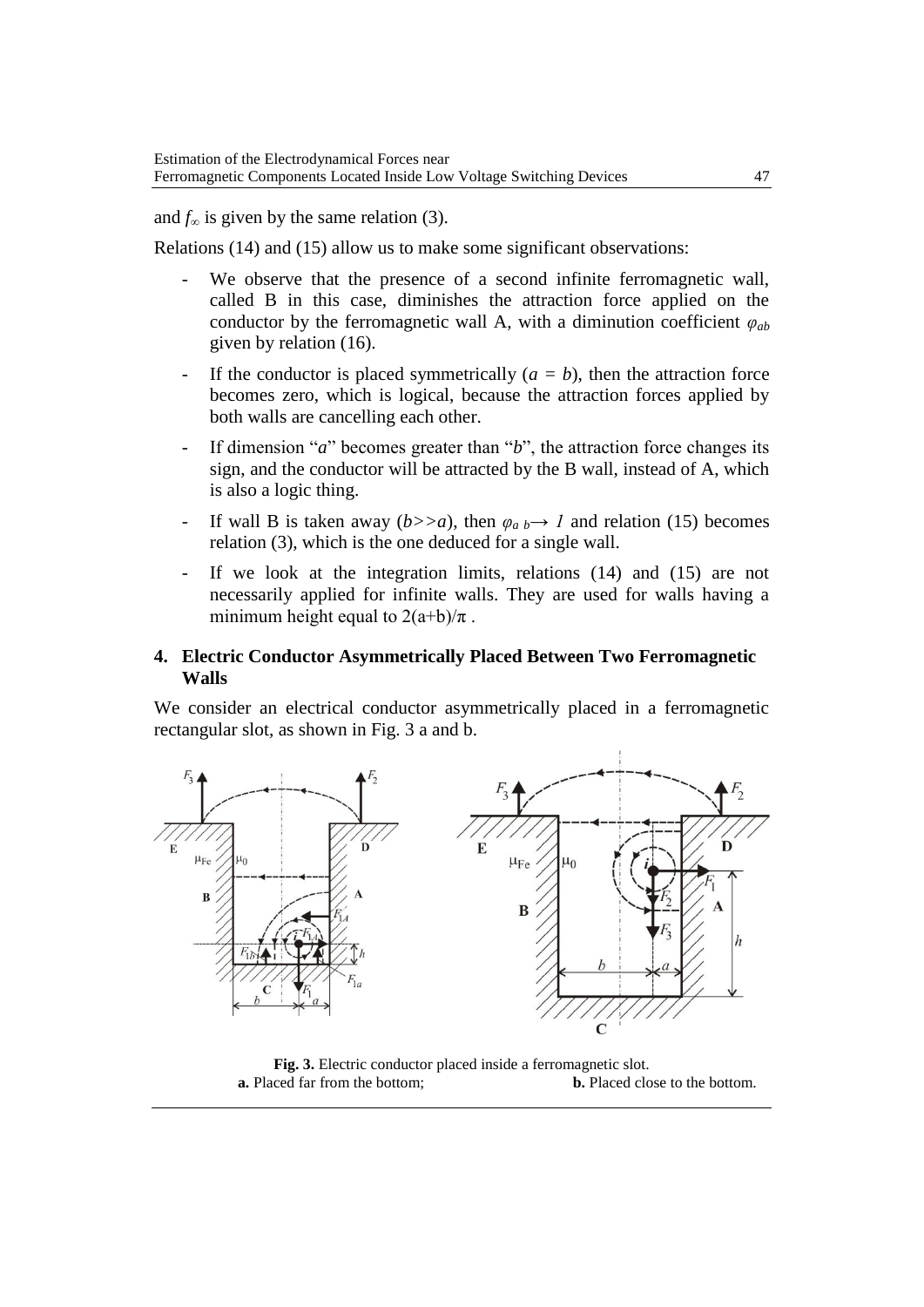The situation described in Fig. 3a could be treated starting from the previously presented case, when the conductor was placed between two ferromagnetic walls. The main condition is that the "h" distance between the conductor and the bottom of the slot, named as C, must fulfil the condition given by (11), which means to be at least equal to  $2(a+b)/π$ .

In this case, the attraction force F1, exerted by the A wall on the conductor, is given by a relation similar to (14), which is:

$$
F = \frac{\mu_0 \cdot i^2 \cdot l}{4 \cdot \pi \cdot a} \cdot \frac{b - a}{b + a} \tag{27}
$$

Forces *F<sup>2</sup>* and *F3*, generated by Maxwell's tensors are also applied on the conductor. They are produced on the exterior D and E surfaces of the slot, and they are pushing the conductor to the bottom C of the slot.

If we consider surfaces D and E extended to the infinite, according to (1), the main forces are:

$$
F_2 = F_3 = \frac{\mu_0 \cdot i^2 \cdot l}{4 \cdot (a+b)}\tag{38}
$$

Consequently, the total force  $F$ , which is pushing the conductor up to the bottom C of that slot, is given by:

$$
F = F_2 + F_3 = \frac{\mu_0 \cdot i^2 \cdot l}{2 \cdot (a+b)}\tag{49}
$$

We noticed that if  $a = b$ , then  $F_I$  becomes zero, so only the *F* force is applied to the conductor. We are finding relation (1).

The case b in Fig. 3 does not satisfy the relation from which the distance between the conductor and the bottom must be higher than  $2(a+b)/\pi$ .

In this situation, the conductor will be attracted to the bottom of the slot with a  $F_I$ force and it will be additionally pushed by a force  $F = F_2 + F_3$ . It will be also attracted by the A wall with an additional *F1A* force.

Because forces  $F_2$  and  $F_3$  are the same like in case a), they are given by the previous relation (18).

The  $F_I$  force is given by the sum of  $F_{Ia}$  and  $F_{Ib}$ , forces that appear on the surfaces having an "*a*" and a "*b*" length, belonging to the C wall.

By using the Maxwell's tensors on the field lines having the specified shape like in Fig. 3b, we will obtain:

a. For the  $F<sub>1</sub>a$  force, the average field line is considered as:

$$
l_{1a} = 2 \cdot h + \pi \cdot r \tag{20}
$$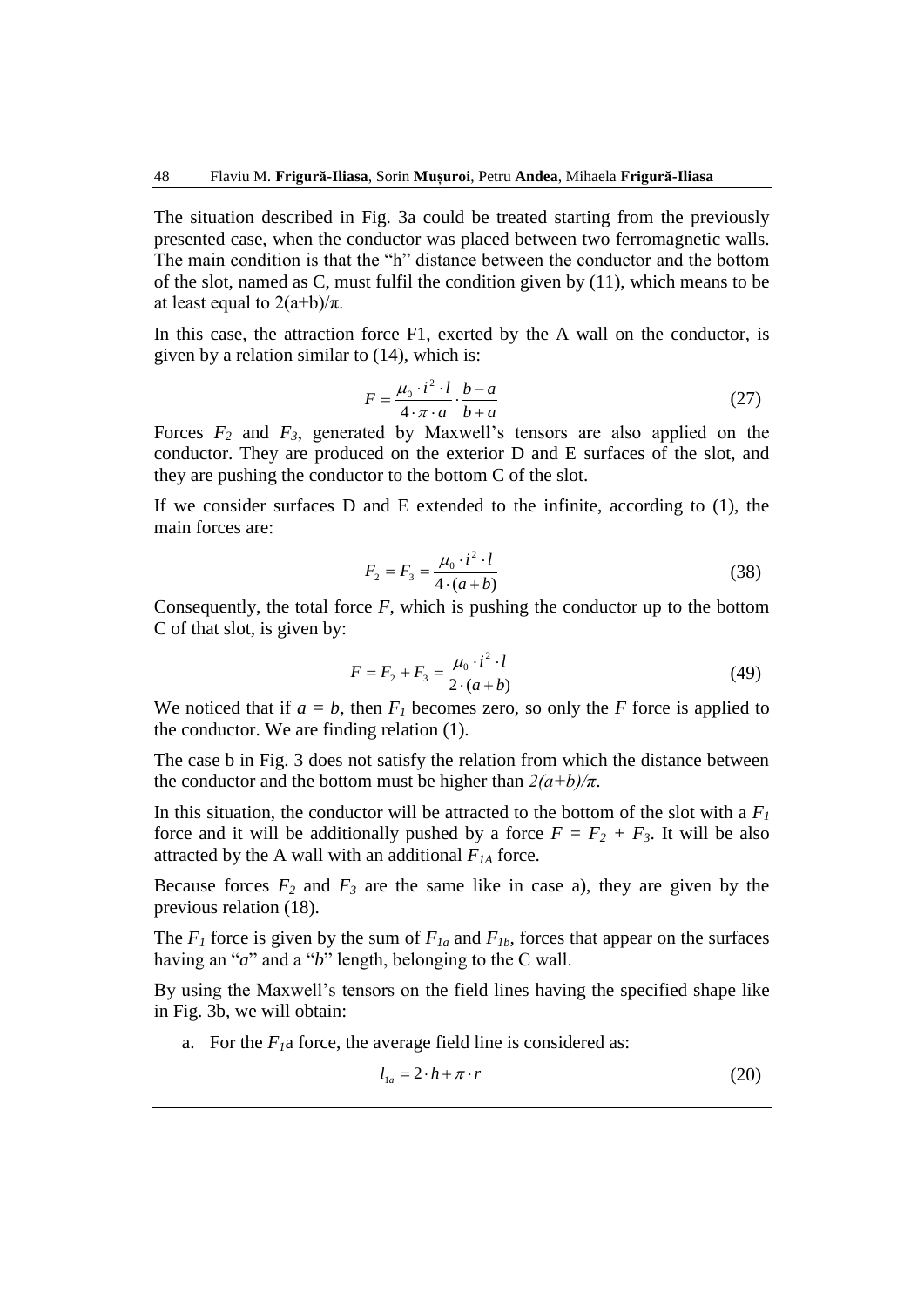By repeating all computational procedures like previously described in chapter 3, it results:

$$
F_{1a} = 2 \cdot \int_{r_{\text{min}}}^{r_{\text{max}}} f_m dS_C = \int_{\frac{2h}{\pi}}^{\frac{a-h}{\pi}} \frac{\mu_0 \cdot l}{2} \cdot i^2 \cdot \frac{dr}{(\pi \cdot r + 2 \cdot h)^2} =
$$
  
=  $\frac{\mu_0 \cdot l \cdot i^2}{4 \cdot \pi \cdot h} \cdot \frac{\pi(a-h) + 2h}{\pi(a-h) + 2h}$  (21)

b. For the  $F_{1b}$  force, the average field line is considered as:

$$
l_{1b} = h + \frac{\pi}{2}r + a
$$
 (22)

By repeating all computational procedures like previously described in chapter 3, it results:

$$
r_{min} = a-h
$$
  
\n
$$
r_{max} = b-h
$$
\n(23)

It results:

$$
F_{1b} = \int_{a-h}^{b-h} \frac{\mu_0 \cdot l \cdot i^2}{2} \cdot \frac{dr}{(\frac{\pi}{2}r + h + a)^2} =
$$
  
=  $\frac{\mu_0 \cdot l \cdot i^2}{2} \cdot \frac{b-a}{\frac{\pi}{2}(a-h) + h + a} \cdot \frac{b-a}{\frac{\pi}{2}(b-h) + h + a}$  (24)

c. The  $F_{IA}$  force is equal to  $F_{Ib}$ , but oriented like in Fig. 3b.

On Fig. 4, we can distinctly represent the composition of all forces applied on the electric conductor placed inside the ferromagnetic slot, like in the next Fig. 3b.



**Fig. 4.** The forces applied on the electric conductor asymmetrically placed near the bottom of the ferromagnetic slot.

According to (24), we still notice that if  $a = b$ , then  $F_{1b} = 0$  and  $F_{1A} = 0$ , which is perfectly logical.